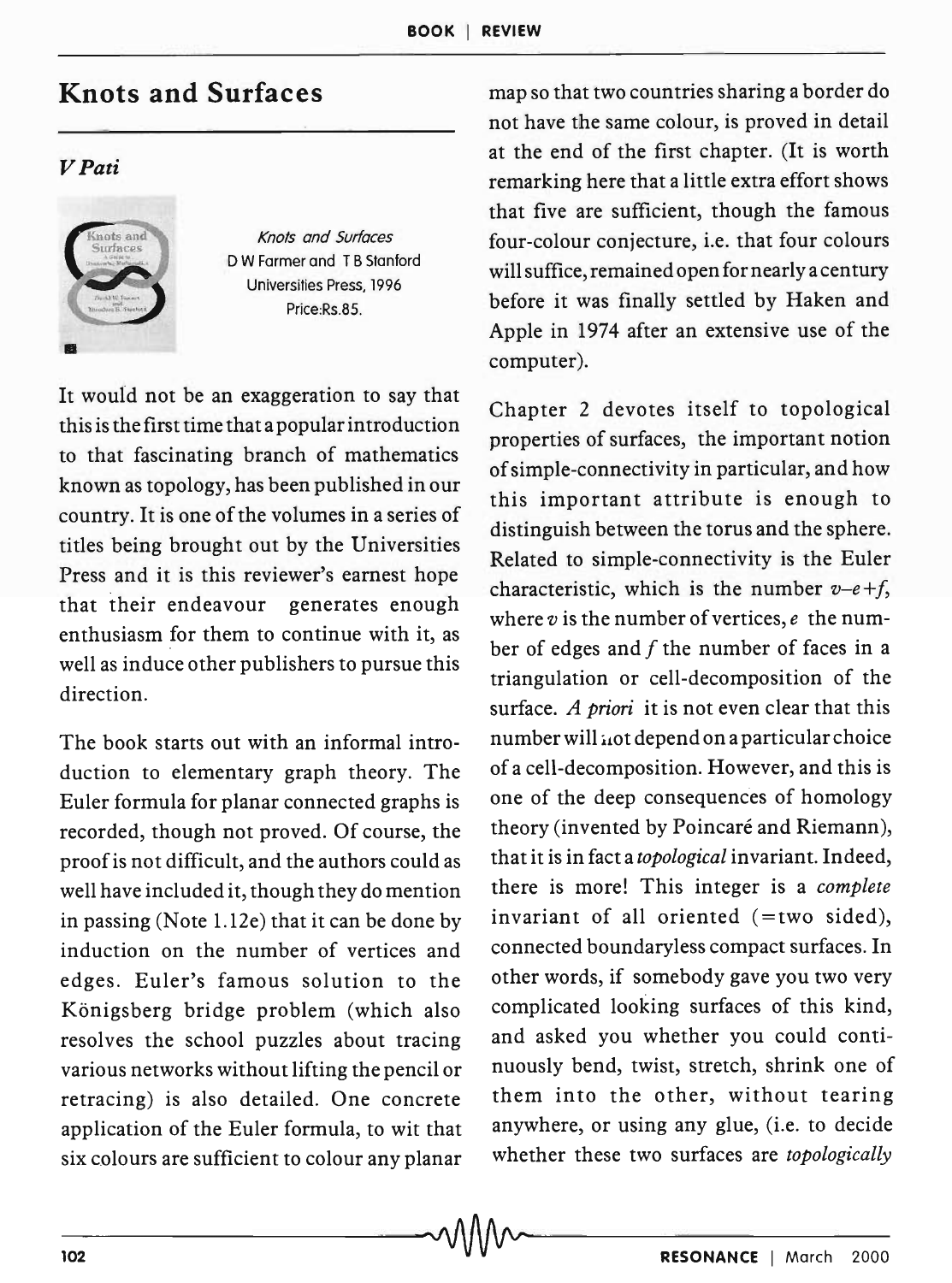*equivalent)* you do not have to undergo the torture of actually trying. In fact, if you try and succeed, you have a "yes" answer, but if you do not succeed, that just means (i) it may be impossible, or (ii) you didn't try enough. Mathematics (to some, the reason for its beauty, to others, the reason for its unpalatibility) does not accept "may be" for an answer. So all you need to do with these two surfaces is to make out (with a pencil) a network or graph on it, so that this network subdivides your surfaces into 2-cells. A 2-cell is something equivalent to a 2-dimensional disc. For example a square, or a triangle, or anything which does not have holes in it. (That such a cell-decomposition always exists is again a deep fact!) Then just compute the Euler characteristic  $v-e+f$ , where f is the number of faces or 2-cells, *e* is the number of edges and  $v$  the number of vertices of the network you drew. If this Euler characteristic is different for the two surfaces, they are not equivalent, and if they are the same, they are equivalent. Unfortunately, the Euler characteristic cannot tell you, ahead of time, whether a boundaryless surface is two sided or not (for example, the Euler characteristic of a Klein bottle and a torus are both zero), but again, if you know that it is not two-sided, then again the Euler characteristic is a complete invariant for one-sided compact, connected surfaces. Also, a two sided surface is never topologically equivalent to a onesided surface, and you can easily determine if a surface is two sided or one-sided by starting to paint it without lifing your brush, and seeing if the whole thing gets coloured or not. seeing if the whole thing gets coloured or not. In mainematical basis for several conjurers<br> $\sim$   $\sqrt{1/\sqrt{2}}$ 

Since the surface is compact, you will finish this in finite time. Thus you have a complete solution to the problem of topological equivalence of compact, connected boundaryless surfaces.

The Euler formula for planar graphs leads to a classification of regular polyhedra into the 'Five Platonic Solids', as is explained in Section 2.5. The chapter closes with a discussion of cell-complexes, and also how it is possible to obtain any compact, connected surface by gluing the edges of a polygon in a prescribed manner. (Thus, any compact, connected surface has a cell-decomposition in which there is only one 2-cell, i.e.  $f=1!$ )

The last chapter launches knot theory, another old, but still very active, province of topology. The question is again, to find ways of distinguishing between knots. Of course, you are not allowed to cut the knot, and retie it. How many different knots are there, and are there invariants that can tell them apart? Amazingly, until a few years ago it was not even known whether the right and left-handed trefoil (see Figure  $3<sub>1</sub>$  on p.84 of the book) were equivalent to each other. Most people believed they weren't, but no proof had been found. The most fundamental knot invariant, the Alexander polynomial, turns out to be the same for both. That they are inequivalent was one of the great successes of the Jones polynomials, invented by  $V$  F R Jones (of 1990 Fields Medal fame). Then the book goes on to discuss links and linking numbers, the mathematical basis for several conjurers'